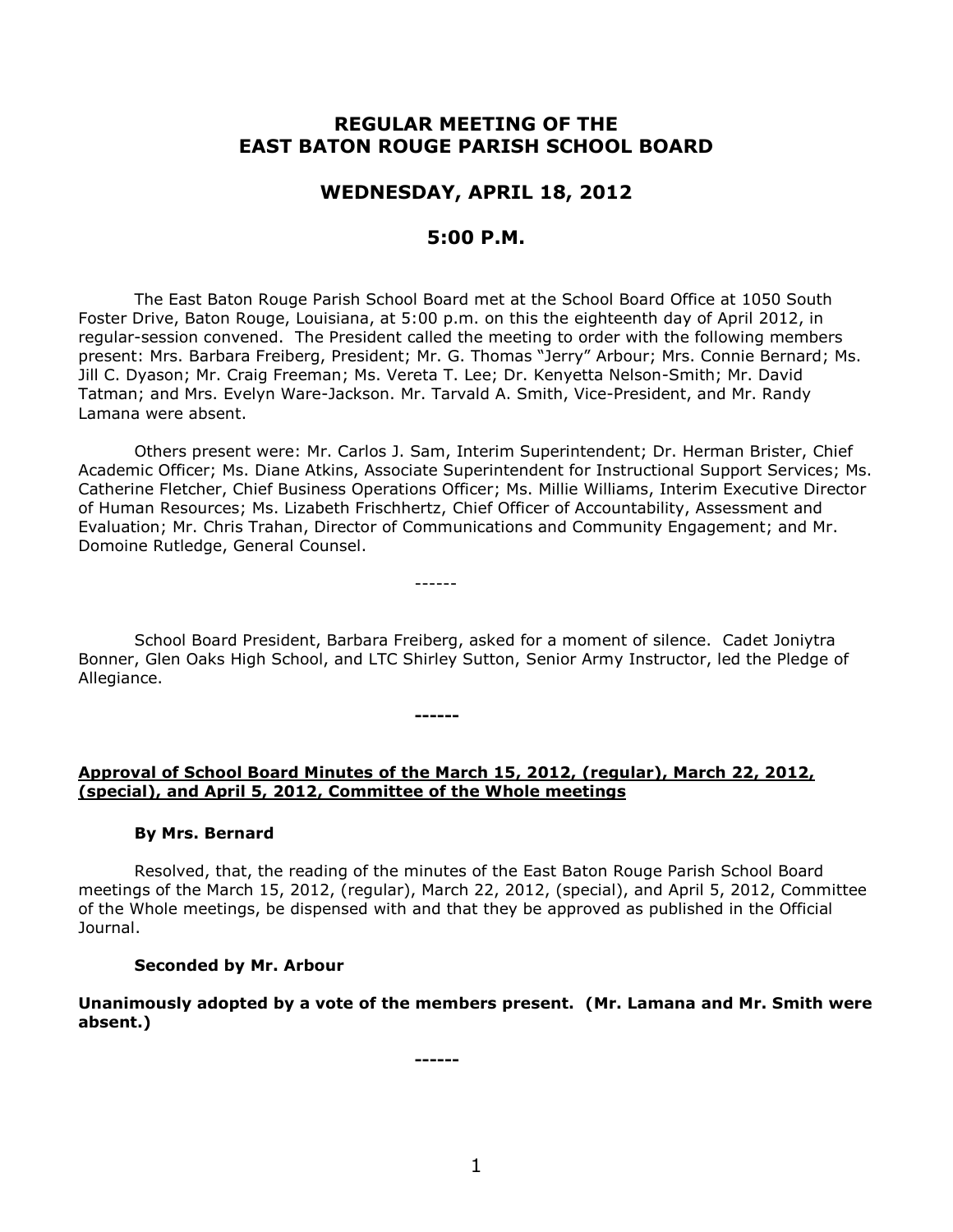### **Approval of Personnel Changes Since School Board Meeting of March 15, 2012**

### **By Mr. Freeman**

Resolved, that, the changes in personnel since the School Board Meeting of March 15, 2012, be, and they are, hereby approved. **(A copy of the Changes has been marked "Official Copy" and placed in the files of the Board.)**

## **Seconded by Mr. Arbour**

**Unanimously adopted by a vote of the members present. (Mr. Lamana and Mr. Smith were absent.)**

**-----**

## **Adoption of Resolution Proclaiming April 22-28, 2012, as "Administrative Professionals Week"**

## **By Dr. Nelson-Smith**

Resolved, That, the East Baton Rouge Parish School Board does hereby adopt a resolution proclaiming April 22-28, 2012, as "Administrative Professionals Week." **(A copy of the Resolution has been marked "Official Copy" and placed in the files of the Board.)**

## **Seconded by Mrs. Ware-Jackson**

**Unanimously adopted by a vote of the members present. (Mr. Lamana and Mr. Smith were absent.)**

**------**

## **Adoption of Resolution Proclaiming May 9, 2012, as "National Children's Mental Health Awareness Day"**

#### **By Ms. Dyason**

Resolved, That, the East Baton Rouge Parish School Board does hereby adopt a resolution proclaiming May 9, 2012, as "National Children's Mental Health Awareness Day." **(A copy of the Resolution has been marked "Official Copy" and placed in the files of the Board.)**

# **Seconded by Mr. Tatman**

**Unanimously adopted by a vote of the members present. (Mr. Lamana and Mr. Smith were absent.)**

**------**

# **Approval of Consent Agenda Items, Excluding Item #13**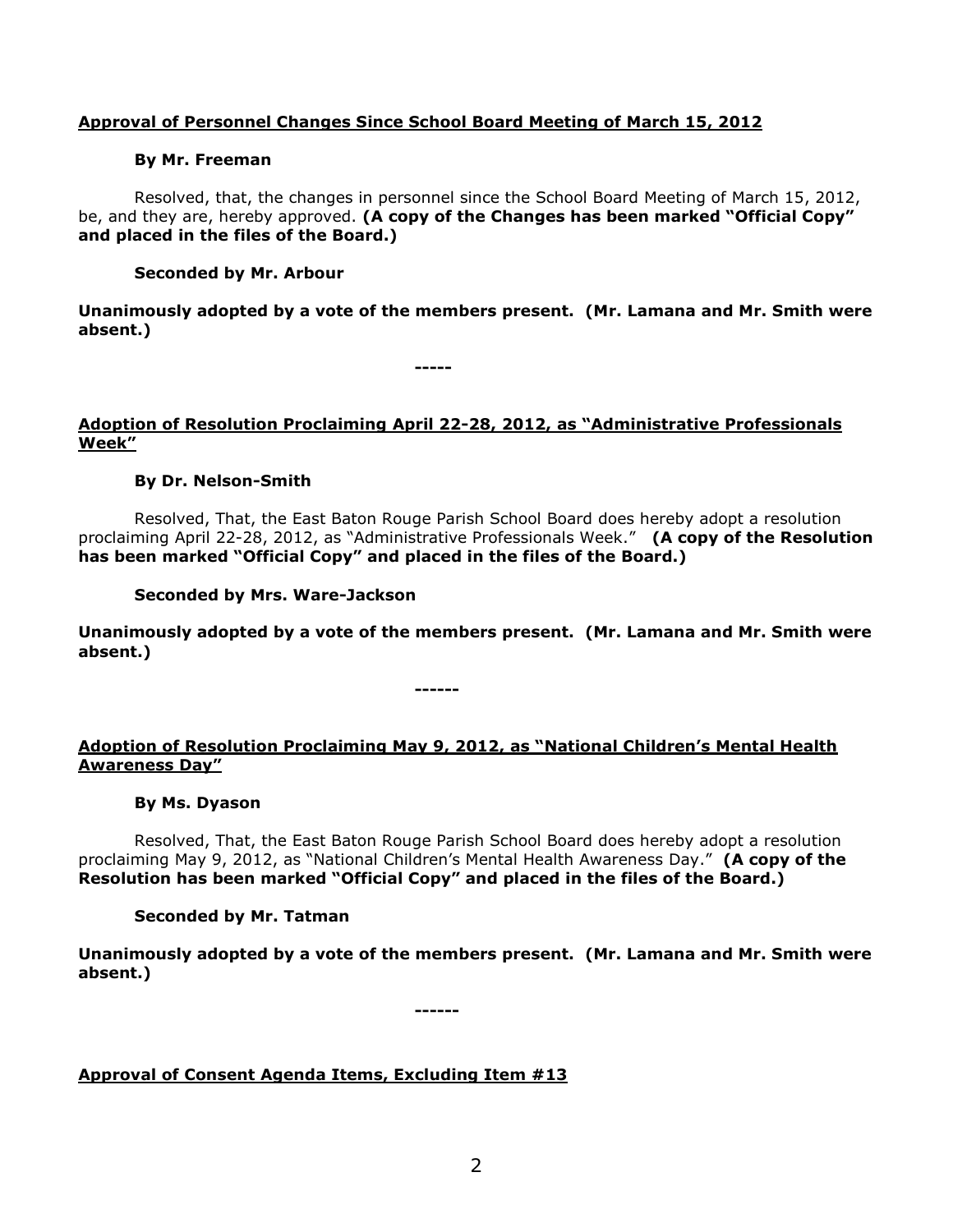#### **By Mrs. Bernard**

Resolved, that, the East Baton Rouge Parish School Board does hereby approve the Consent Agenda items, excluding item #13.

#### **Seconded by Mr. Freeman**

**Unanimously adopted by a vote of the members present. (Mr. Lamana and Mr. Smith were absent.)**

**------**

*The following items were approved as part of the Consent Agenda:*

**Items approved by the Committee of the Whole for recommendation to the Board:** 

**------**

Acceptance of the recommendation of Mr. Domoine Rutledge, General Counsel, East Baton Rouge Parish School Board, in the matter of: Johnathon Nelson v. Jessica Y. Matthews, EBRPSB and ACE American Insurance Company, Suit No. 583,193; Section 26; 19th JDC, Parish of East Baton Rouge.

Acceptance of the recommendation of Mr. Domoine Rutledge, General Counsel, East Baton Rouge Parish School Board, in the matter of: Darren Johnson v. East Baton Rouge Parish School Board and Tausha Jefferson, Suit No. 569,357; Section 22; 19th JDC, Parish of East Baton Rouge.

Approval of the Revised 2011-2012 General Fund Budget for the East Baton Rouge Parish School System.

Approval of the Revised Education Jobs Fund Budget for 2011-2012.

------

# *END OF CONSENT AGENDA ITEMS*

**------**

# **Approval to Defer EBRPSS's Travel Guide to May 17, 2012 Regular School Board Meeting**

#### **By Mr. Arbour**

Resolved, that, the East Baton Rouge Parish School Board does hereby approve deferring consideration of the East Baton Rouge Parish School System's Travel Guide to the May 17, 2012, Regular School Board Meeting.

#### **Seconded by Mr. Tatman**

**Discussion followed.**